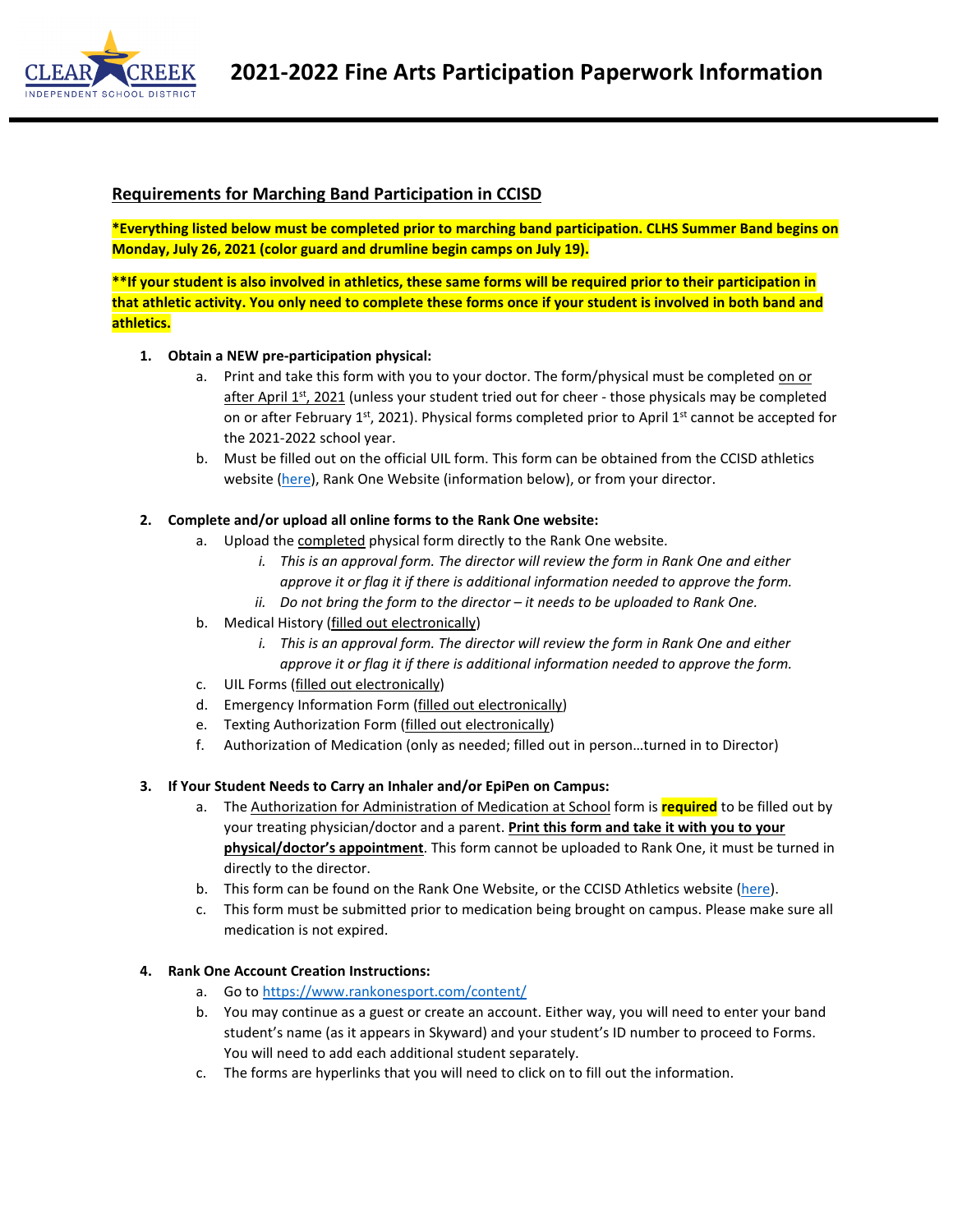# **Rank One Sport Parent Access**



CCISD Parents,

Just as in previous years, CCISD is requiring a new physical prior to participation in CCISD athletics which includes Cheerleading and Dance. CCISD Athletics has purchased a new system that will allow for most of the paperwork to be completed online. Please review this communication on how to complete the required paperwork prior to the first practice day or tryout day.

- **1.** https://clearcreekisd.rankonesport.com/New/NewParentLogin.aspx
	- **Enter the link into your browser to start the registration process for Rank One or you can download the App from the App Store or Google Play Store**

| :CISI<br><b>LEAR CREE</b><br>NORPENDEN | <b>Clear Creek ISD</b><br><b>Instructions</b>                                                                                                                                                                          |                                                                                                                                                                                                                                                                                                                                                                                                                                                                                                                                                                                                                                                                                          |  |  |  |  |  |
|----------------------------------------|------------------------------------------------------------------------------------------------------------------------------------------------------------------------------------------------------------------------|------------------------------------------------------------------------------------------------------------------------------------------------------------------------------------------------------------------------------------------------------------------------------------------------------------------------------------------------------------------------------------------------------------------------------------------------------------------------------------------------------------------------------------------------------------------------------------------------------------------------------------------------------------------------------------------|--|--|--|--|--|
| <b>PARENT LOGIN</b>                    |                                                                                                                                                                                                                        |                                                                                                                                                                                                                                                                                                                                                                                                                                                                                                                                                                                                                                                                                          |  |  |  |  |  |
| <b>PUBLIC</b>                          | Email<br>Password<br>Continue as a guest<br>Login<br>Forgot your password? Click here<br><sup>1</sup> Login with Facebook<br><b>g* Login with Google</b><br>Parent/Public Rank One<br>Sports<br><b>OPEN</b><br>★★★☆☆ 7 | <b>Welcome to the Parent Portal!</b><br>We recommend that all parents create an account. Without a parent account you will not be able to see your student's status or download the completed forms.<br>New to Rank One? Create New Account<br>Search for your account<br><b>GET THE APP!</b><br>$\cdot$ $-$<br>Parents, get all your favorite<br>features on your phone or tablet!<br>✔ Online Forms<br>R1<br>✔ Team Schedules<br>✔ Manage Students<br>$\checkmark$ Get Push Notifications<br>✔ HIPAA and FERPA Complaint<br>Get it today on iOS and Android<br><b>April</b><br>Available on the<br>Get it on<br><b>App Store</b><br>Google play<br>$\sqrt{2}$<br><b>RANK ONE SPORT</b> |  |  |  |  |  |
|                                        |                                                                                                                                                                                                                        | <b>Current Student</b><br>Parent<br>Earl<br>Version 2.0 lb<br>@ 2007 - 2019 Rank One Sport, AT Rights Reserved                                                                                                                                                                                                                                                                                                                                                                                                                                                                                                                                                                           |  |  |  |  |  |

- **Click on Create New Account and Enter your information**
- **An email confirmation will be sent to your email you registered with. Open the email and confirm your account**
- **You will now be able to login to your account**